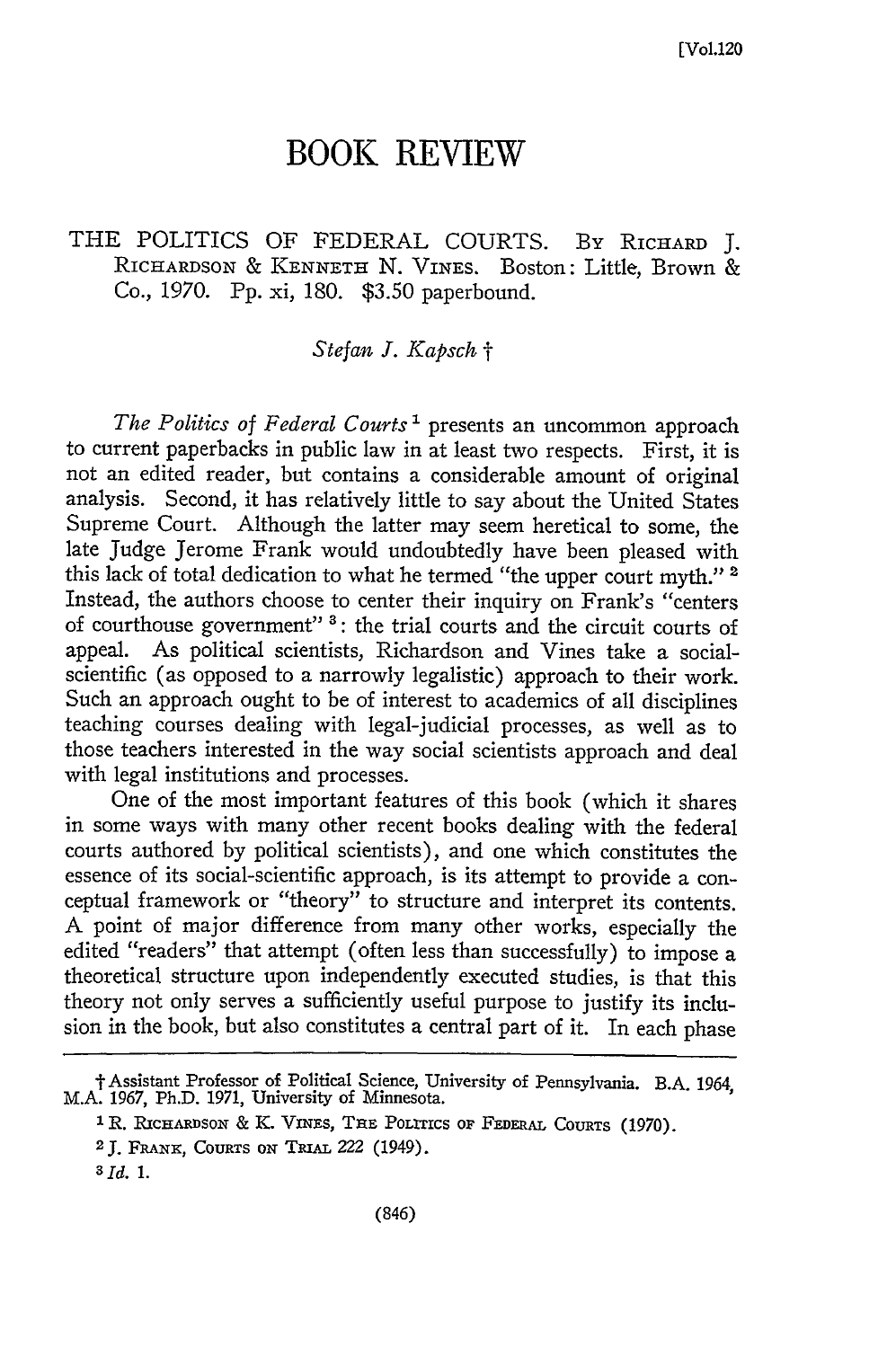of the book the authors are mindful of their initial theoretical propositions, and their substantive discussions are informed, wherever possible, with the results of their own data analysis.

Although the need for theory has long been recognized by social scientists as essential to the development of a science of judicial behavior, what has frequently been characterized as "theory" has too often failed to perform one of the principal purposes of theorizing: to guide or inform the research to which it is tied. A good number of the studies of judicial behavior undertaken during the past decade or two by political scientists, particularly those dealing with appellate courts, have been essentially examples of legal realism combined with modern and sophisticated statistical techniques.4 The latter is what has often been characterized as "theory." *The Politics of Federal Courts* is unique, however, in that the authors explicitly present their "theory" before going on to demonstrate how the variables that it identifies as relevant to judicial decisionmaking actually affect decisions. The data analysis is basically illustrative; it is interestingly done and serves its purpose well.

The model or theory is developed in chapter 1 into a flow chartlike diagram of the judicial system, which is suggestive of the organization and content of the remainder of the book.<sup>5</sup> This introductory chapter is followed by an interesting and unusual discussion of the historical development of the federal court system. Curiously, this treatment lacks any real discussion of the "Judges Bill" of 1925, despite the authors' acknowledgement that it was "[a] most important modification in the post-1891 period **....** *,"* **6** Topics covered in successive chapters include judicial constituencies, judicial selection,<sup> $\tau$ </sup> and decisionmaking in both the district courts and the courts of appeal. Also examined is the relationship between the lower courts and the Supreme Court. In this analysis the authors present a valuable discussion of the "hierarchical" and "bureaucratic" theories of the federal court system. Here they bring to bear their data on decisionmaking and demonstrate how this information reflects on both theories. The book ends with an effective and well-done set of conclusions which are drawn from the discussions in the preceding chapters. Thus, the book constitutes a broadlyconceived analysis of the political aspects of the lower federal courts.

The concept of constituency, the subject of the third chapter, is difficult to apply to the judicial structure. As Richardson and Vines

*<sup>4</sup> E.g.,* C. PRrrcnErr, THE ROOSEVELT COURT: A **STUDY IN JUDICIAL. POLITICS AND** VALUES, 1937-1947 (1963); JUDICIAL BEHAVIOR (G. Schubert ed. 1964); G. SCHU-BERT, **QUANTITATIVE** ANALYSIS OF JUDICIAL BEHAVIOR (1959).

<sup>5</sup>R. **RICHARDSON** & K. VnEs, *supra* note 1, at 12 (figure 1).

*<sup>6</sup> Id.* 32.

**<sup>7</sup>**This chapter **concludes** on a note **of** overstatement when it characterizes the influence of senatorial courtesy as "an absolute veto at the minimum to an absolute choice at the maximum . **. . ."** *Id.* 69.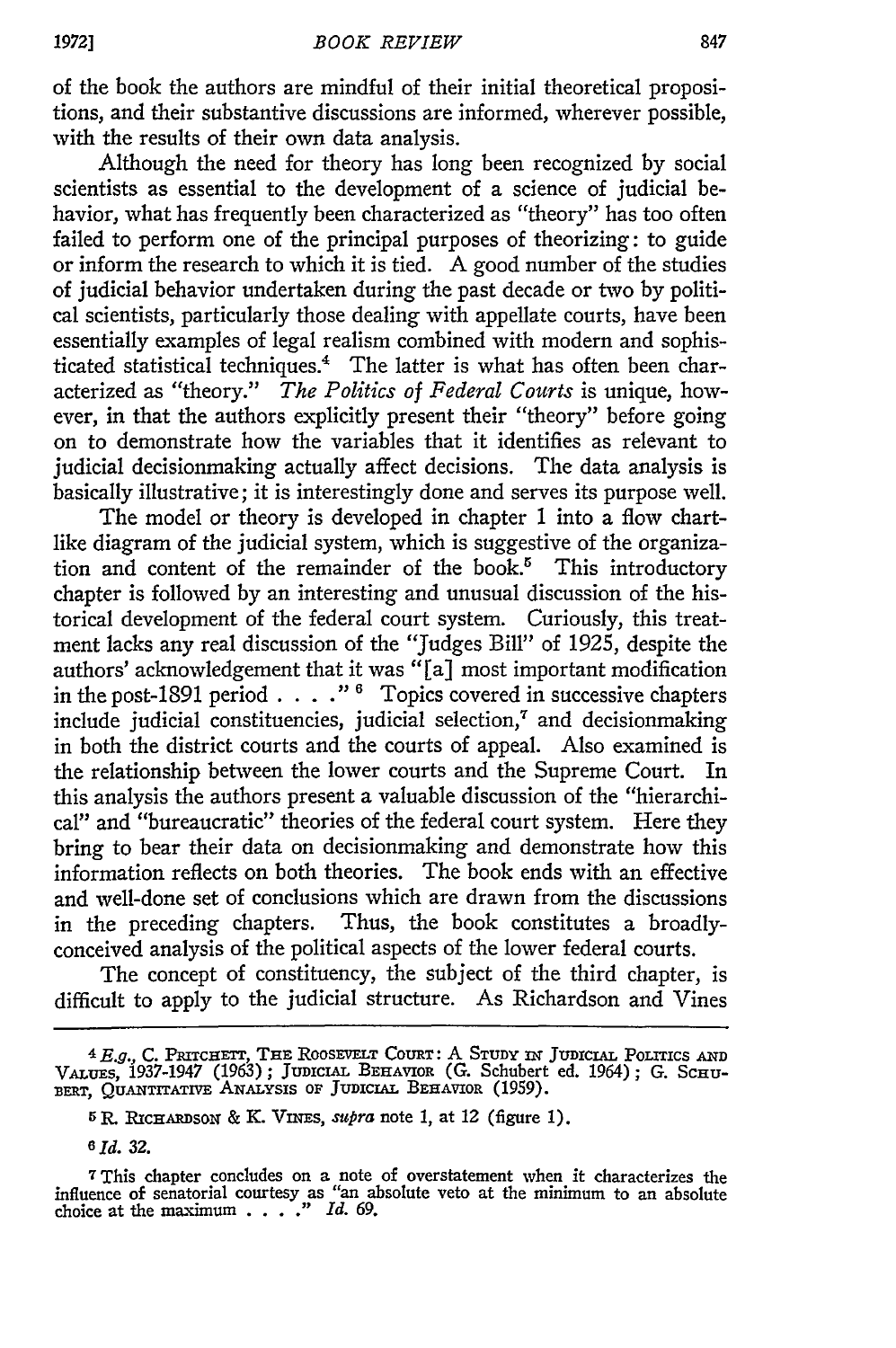use it, it implies what might otherwise be termed "geographical jurisdiction"-that is, the idea that the district courts all function within geographically-defined areas, and therefore serve different groups of people. Several notions are derived by the authors from this concept. One is that judges, like other political actors, are influenced in their official behavior by factors external to the legal system, most notably public opinion. District judges in the South, for example, have different problems in handling civil rights cases than those in the North because the attitudes and values of Southern political culture and Southern institutions are different from those of the North. The same point could perhaps be illustrated by the urban/non-urban dichotomy, which could occur within a single geographical area. In such a case, the precise lines drawn for a single judicial district, or for divisions within a district, could considerably alter the character of the district's constituency.<sup>8</sup>

The argument has been made that districts of equal population that do not have equal numbers of judges may constitute a variant of the legislative malapportionment problem. This would be particularly true where such interdistrict inequality resulted in inequalities of access to courts because of greater delays from burdensome caseloads. Although the authors present only an abbreviated discussion of this issue, $9$  it is nonetheless worthy of comment. The malapportionment argument seems to be premised upon the notion of courts as representative institutions. Such a position might be tenable in a system in which judges are elected (such as exists in many of the states) since the notion of dilution of power (debasement of the vote) would in that case be significant. This would be especially true in states in which the members of a collegial court are elected from distinguishable districts. But the idea that courts are representative institutions simply because they are a part of the political process is a proposition that destroys any meaning for the concept of representation, at least outside the context of an electoral system. Indeed, if such a concept were accepted, it would be difficult to conceive of any governmental institution which would not be properly characterized as "representative" and so be subject to the rules that the apportionment cases have developed.<sup>10</sup>

In any case, comparative aggregate data on caseload per judge or population per judge **by** district is not necessarily instructive in terms of equal access, due process, or equal protection. It is, for example, entirely conceivable for a federal judge to be burdened considerably **by** a small number of cases if they happen to involve problems like the

**<sup>8</sup>**A subsequent chapter on decisionmaking in the district courts illustrates the impact of districts (constituencies) on decisions **by** using original data on civil liberties and labor cases. *See id.* 80-112.

*a Id.* 43-45.

*<sup>10</sup> See, e.g.,* Reynolds v. Sims, *377* U.S. 533 (1964).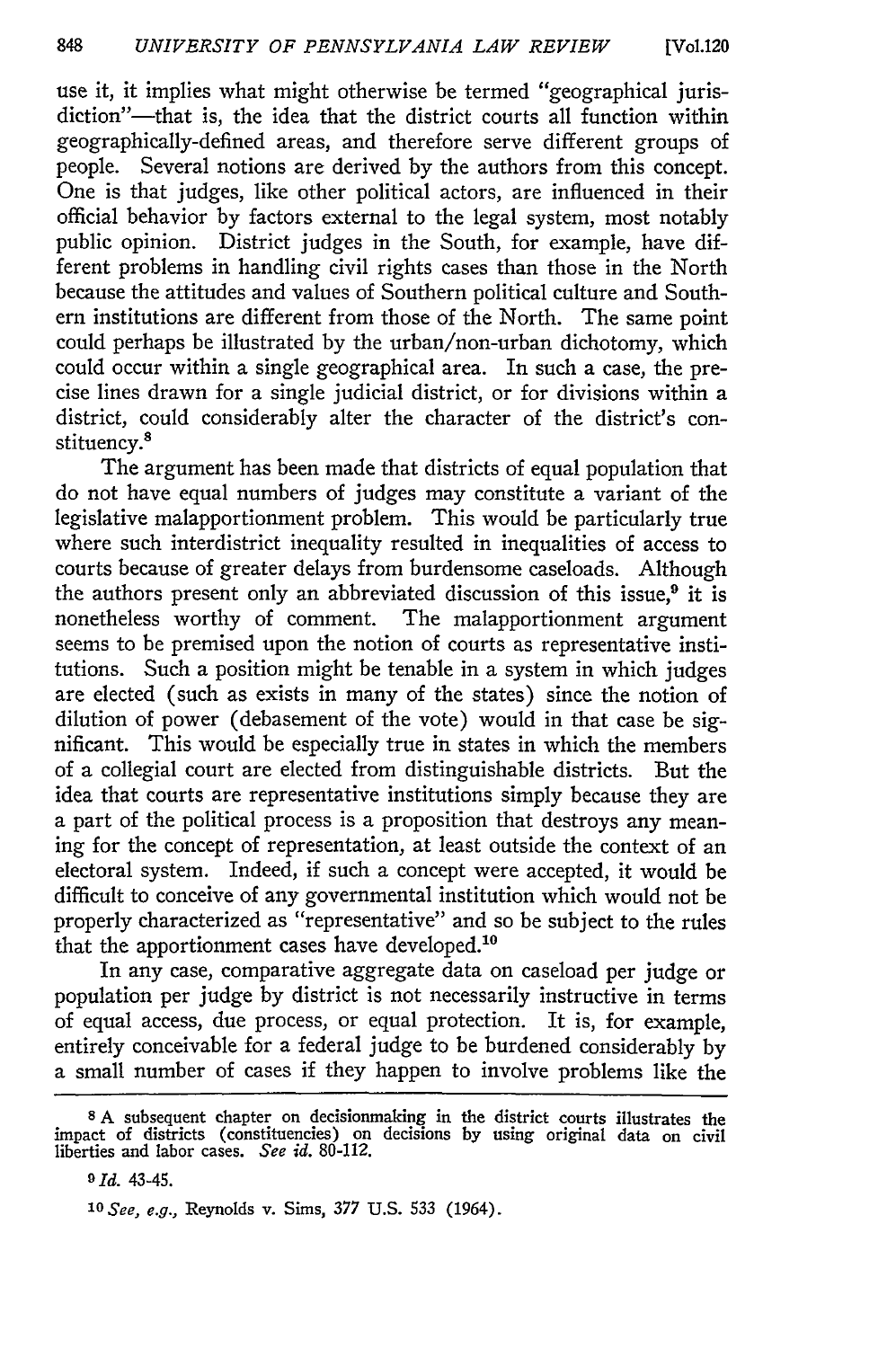supervision of a large firm in bankruptcy. The suggestion is not that an equal protection or due process argument (depending upon whether one is dealing with state or federal courts) could not feasibly be made by one denied access to the courts. The point is, simply, that such a claim can be made without any need to analogize it to the apportionment cases, thereby avoiding uniformity at the price of distortion. Unequal access is a wrong serious enough to be attacked on its own. The issue is not so much one of comparative equality in terms of population per judge, as it is one of comparative adequacy of access to the judicial process, a principle not necessarily related to population. The hierarchically arranged federal court system (and most state systems as well) with its expanding base of constituency further weakens the malapportionment analogy. The Supreme Court has a national constituency as well as the "final word" on any case it chooses to decide. One then has, at least theoretically, a final decisionmaker with a single "constituency"—the entire population.

Finally, some discussion of every court's most stable constituency and its effects on decisionmaking would have been welcome. Even if individual litigants, rather than the population as a whole, are considered as the constituencies of the federal courts, one is still dealing with a highly fluid group. It is probably correct to assume that relatively few litigants have anything approaching a sustained interest in the local federal court system, though there are some (those in the business community, for example) who might. One group which surely has a strong interest, is relatively stable, and probably does function as a powerful reference group (as well as a constituency) for lower federal judges, is the local bar. The fact that Richardson and Vines do not discuss the local bar in this context is not, however, particularly surprising when one considers the limited nature of the literature (at least in the social sciences) that in some way attempts to link the decisionmaking of judges with the characteristics of the  $bar.$ <sup>11</sup> There are, to be sure, many studies of the organized bar, but most of them are concerned with its sociological features rather than it influence on judicial decisionmaking.<sup>12</sup> In general, political scientists have tended to ignore the potentially great influence of lawyers on decisionmaking in the courts, both as advocates and as reference groups.

Richardson and Vines have produced an unusual book. It provides enough basic information on the federal judicial system to initiate the beginning student, yet commands the interest of the advanced student and the legal professional. It takes an approach that com-

*<sup>1</sup> <sup>1</sup> E.g.,* S. **NAGEL, THE LEGAL PROCESS** FROX **A BEHAvIORAL PERsPEcTIVE** 113-24 (1969).

<sup>.&</sup>lt;br><sup>12</sup> See, e.g., T. Carlin, Lawyers' Ethics (1966); T. Grossman, Lawyers ani **JUDGES: THE** ABA **AND THE** PoLITIcs oF **JUDIcIAL SELEcT ON** (1965); C. **HORSKY, THE** WASHINGTON **LAWYER** (1952).